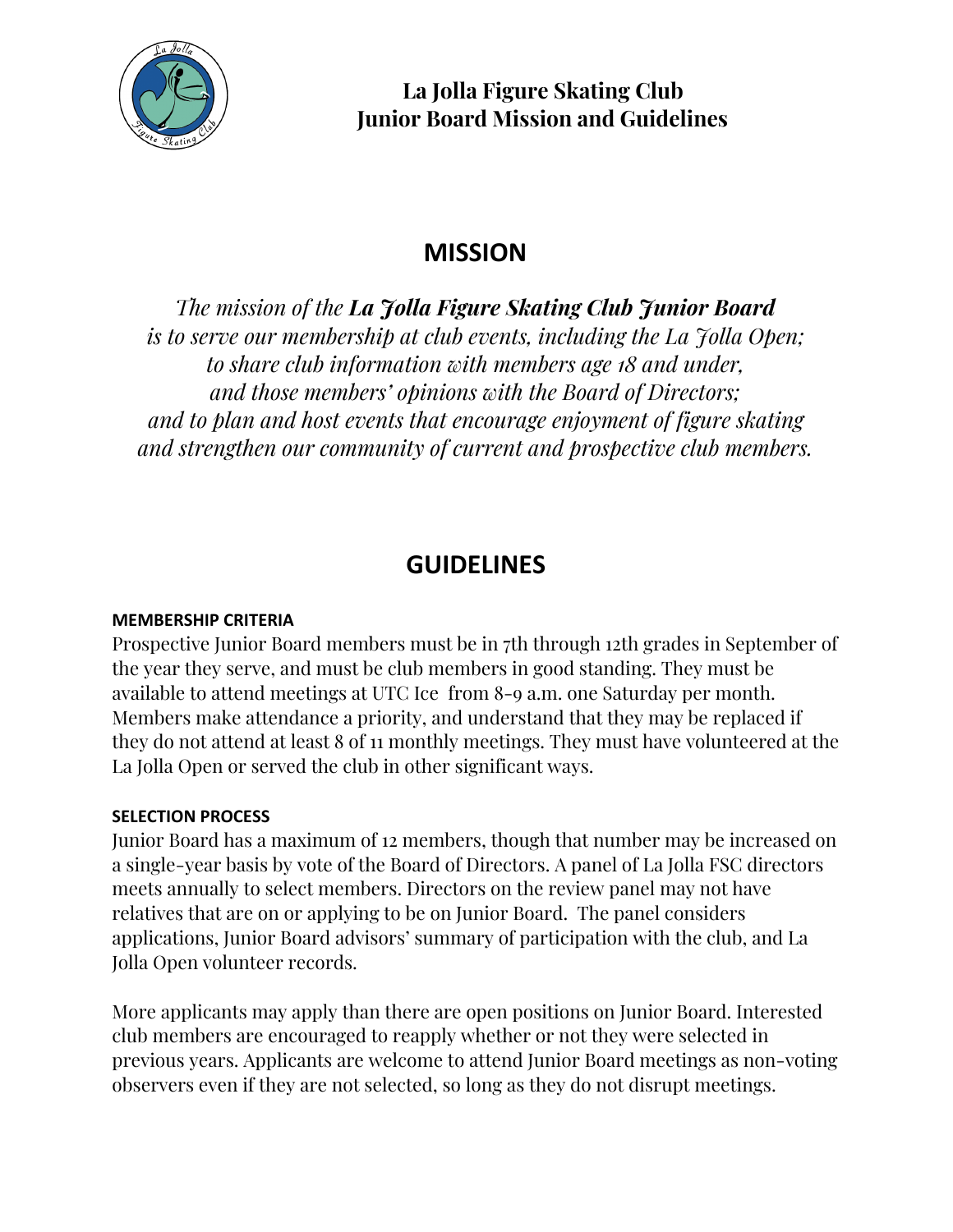

The application for membership includes name, grade, length of club membership, club volunteer history, other relevant experience, and goals for Junior Board. Volunteer history and participation in club events are considered very important by the review panel.

An email to the club membership each May announces the July 1 application deadline. The application is posted on the La Jolla FSC website and submitted online. Applicants selected are announced in July and installed at the August meeting. Club members under 18 are welcome to attend most meetings as non-voting observers, as long as they do not delay the meeting.

### **TERM**

Members serve for a term of one year. There is no limit to the number of terms qualified club members can serve on Junior Board.

A member who misses three meetings, without an explanation approved by Junior Board advisors and the review panel, is removed from Junior Board and is ineligible to apply for Junior Board the following year. The review panel selects a replacement for the rest of the year.

Junior Board members may resign in good standing at any time, and are eligible to reapply to Junior Board beginning the following year.

Members may be removed at any time by vote of the Board of Directors.

#### **OFFICERS**

The incoming Junior Board elects officers each year, no later than the September monthly meeting. Any member who cannot be present at the election must inform the Junior Board president and advisors before the election meeting, and may designate a proxy to place their votes. They may also submit a candidate statement in advance, to be read at the election meeting. Candidates for officer positions must have served at least one previous year on Junior Board.

Officers serve for a term of one year. Officers, if re-elected, may continue in the same position for a maximum of two years. They may then run for election to different offices if they continue on Junior Board.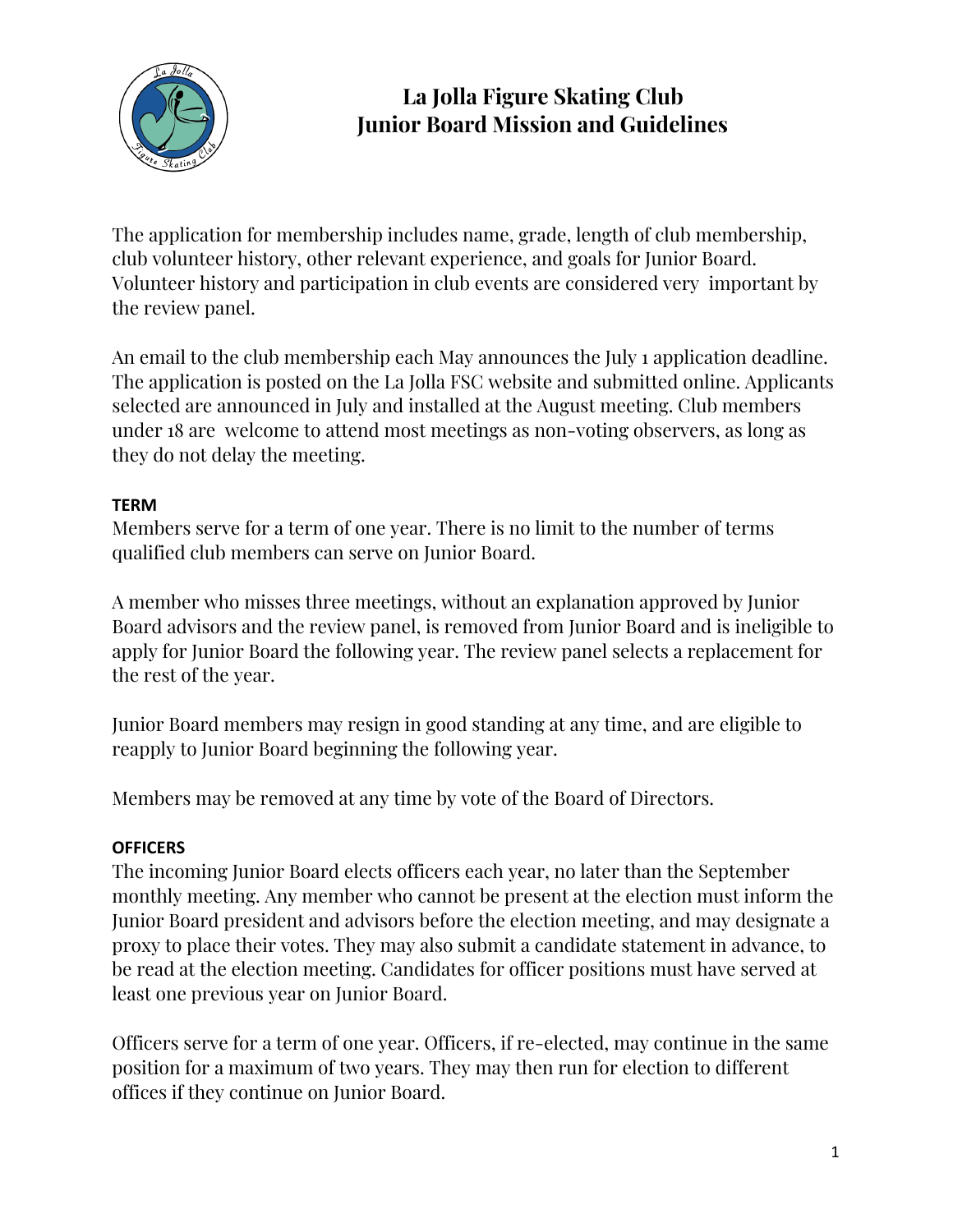

Officers are responsible to make and distribute agendas, run meetings, take down minutes, keep financial records, communicate with the board, and complete other duties. They email agendas to the board president in advance of Junior Board meetings. They forward meeting minutes to the board president and treasurers' reports to the board treasurer each month.

An officer who does not meet the responsibilities of the office will generally be replaced after three missed months, but may remain on Junior Board if she or he has missed no more than two meetings. An officer whose position is reassigned for not completing duties is ineligible to run for the same office the following year.

Officers in good standing may resign an office at any time and remain Junior Board members. Resignation does not affect their eligibility to run in later elections, though the partial year counts as one term in that office. Junior Board will elect a replacement to serve out the rest of the term. The partial year does not count toward the replacement's term limit for that office.

### **ADVISORS**

Junior Board has two adult advisors, at least one of which serves on the Board of Directors. The second advisor may be a club member over 18. The advisors are selected by vote of the incoming Board of Directors no later than the first meeting of the board year. At least one advisor must have Safesport certification through U.S. Figure Skating. Advisors must have both Safesport certification and U.S. Figure Skating background checks if they will be alone at any time with La Jolla FSC members, including Junior Board.

### **Advisors**:

- Attend and observe Junior Board meetings.
- Provide time checks as the president leads the meeting.
- Advise officers on their duties.
- Provide clarification during meetings as needed.
- Make note of whether agendas, minutes, and treasurers' reports are completed and distributed each month, and whether other member duties are fulfilled.
- Help officers learn to prepare their reports.